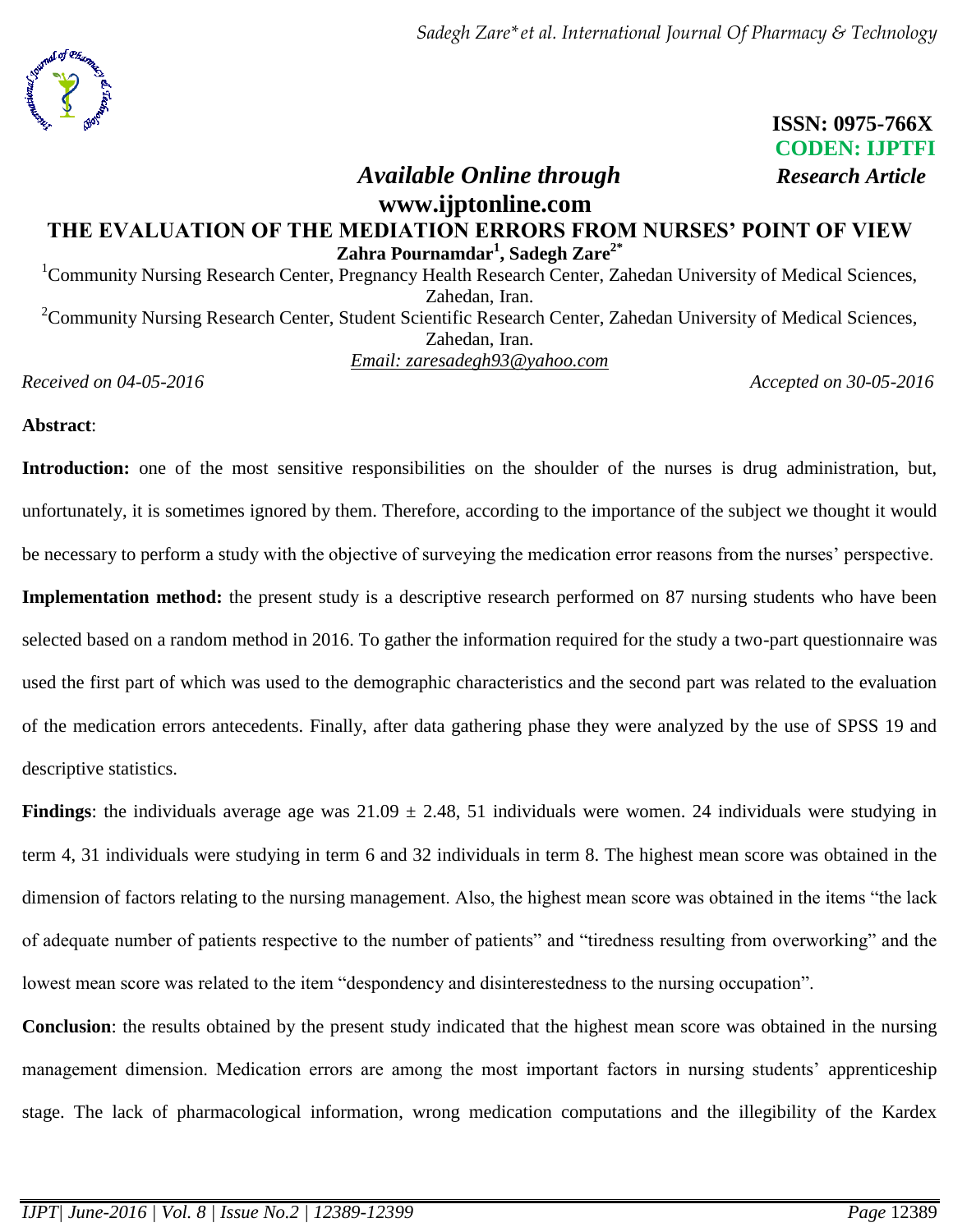instructions known as medication card are among the most significant factors behind medication errors occurrence in nursing students.

## **Keywords**: medication errors, nursing students, Zahedan

### **Introduction**:

Fast changes in the treatment and health systems, exposes the treatment and health care personnel to ethical issues [1, 2]. The patient care process is the integral part of the nurses' profession and medication instructions and orders are a main part of the patients' treatment and care [3]. Medical errors cause mortality every year to the extent more than the driving accidents, cancers and AIDS and the health care and treatment officials acknowledge that medical errors are among the fundamental problems in treatment and clinical sector [4]. In general, in third-world and developing countries it is difficult to provide a clear-cu and exact statistical estimation of the medication errors due to the absence of a correct and suitable reporting and recording system and the lack of scholarly information, but the specialists and experts reckon that the rate of medication errors is very high and the increase in the number of the complaints and lawsuits against physicians and nurses in the courts by the people can be regarded as an evidence to this saying [5]. Medication errors occur in different clinical personnel professions including physicians, pharmacologists and so on, but nurses account for a great deal of such errors than the other health and medical occupations [6]. According to the fact that the nurses have sufficient information regarding the medication absorption and excretion processes in the body, growth and development, nutrition and mathematics [7] and in line with this idea one of their critical responsibilities is administering medication to the patients, but, unfortunately, the issue of medication is underestimated by some of the nurses [8]. They may ignore dosage and the right time for medication or they may use an inappropriate medication method. Taylor et al believe that a conscientious nurse tries not to make any mistakes in administering drugs to the patients and, quite contrarily, every one may make a mistake [9]. Medication errors have been defined as the inappropriate use or application of drugs which is at the same time preventable. The common medication errors committed by the nurses include omission, administering rugs without the physicians order, wrong dosage, wrong method, wrong timing, and falsemethod, making mistakes in preparing a specific dosage, and wrong prescription technique which can potentially or actively cause injuries to the patients [10-12]. Patients' safety is one of the most important dimensions of providinghealth care services [13]. Medication error is a preventable incident which can jeopardize such a safety and result in improper use of the drug and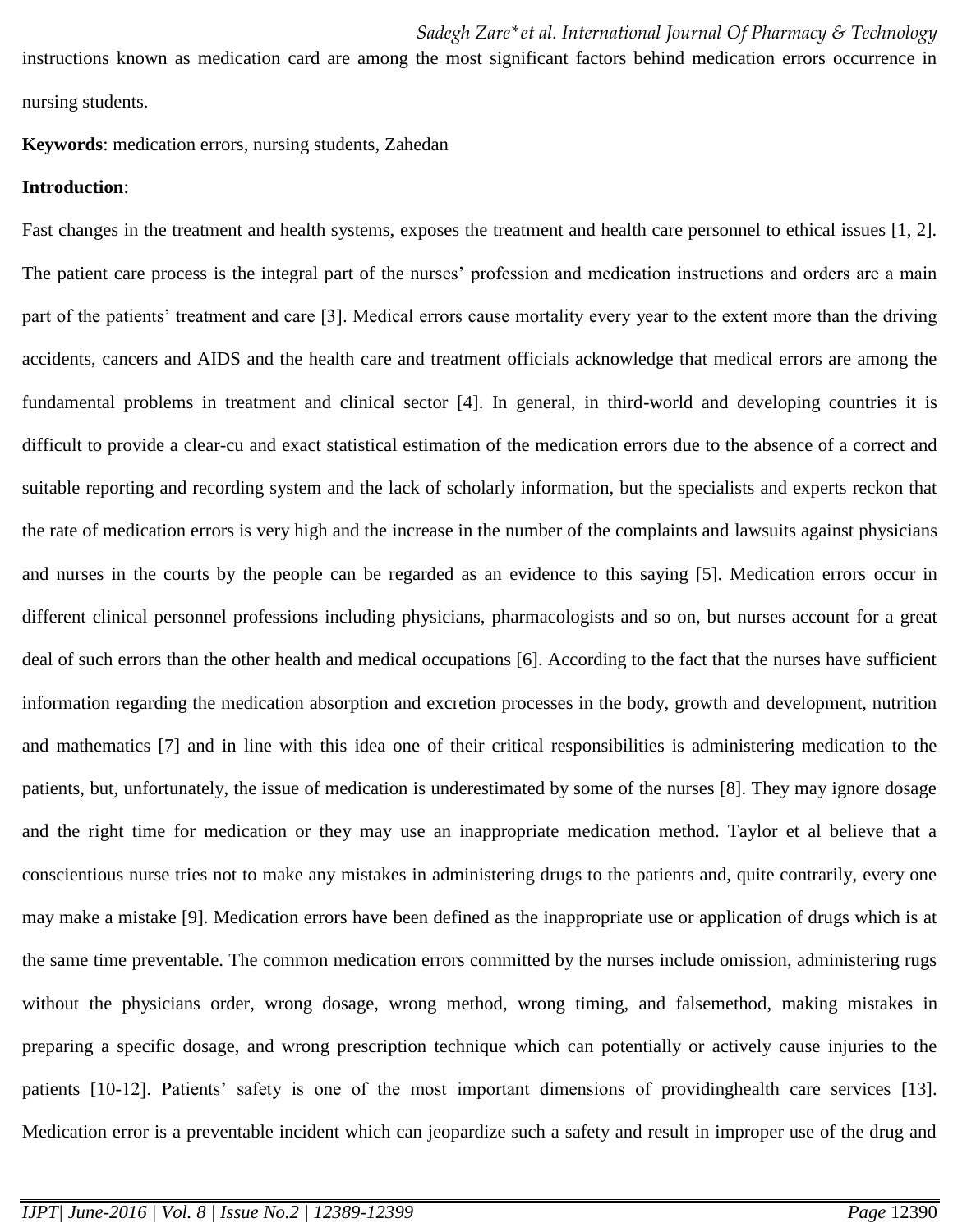finally injuries to the patients and this is while the drugs are controlled by the patients' health care providers [14]. The primary and natural result stemming from such errors is the hospital stay duration lengthening and the increase in the costs, as well, and in some cases this can lead to the severe injuries and even patient's death [15]. Studies have shown that cases such as the lack of pharmacological knowledge, incorrect drug computation, lack of observing the predetermined medication protocols, physicians' handwritings illegibility, the existence of similarities in the shapes and packaging, name similarities are among the cases that play roles in medication error occurrence. Of course, cases such as time constraints, tiredness, inadequate number of personnel, the absence or the lack of tools and instruments can be also enumerated as the hidden factors which indirectly cause the medication error to happen [5].

Therefore, the nurses should be completely familiar with the importance of the recognition and prescription of the drugs to prevent from risks and possible side effects resulting from the medication errors [16]. The study performed by Braddy in 2009 signified that medication errors happen due to five substantial factors: the lack of correct investigation of the disease history, nurses' inadequate knowledge and skill, deficient drug distribution system, not reporting the medication errors and finally deviation from the drugs guidelines and correct methods of use [17]. Therefore, according to the importance of the discussions regarding mediation errors we thought it is necessary to perform a study aiming at the factors leading to medication errors from the perspective of the nursing students.

#### **Implementation method:**

The present study is a descriptive research which has been conducted on 87 nursing students selected based on a random method in 2016. To gather the required information for the current study a two-part questionnaire was applied the first part of which pertained to the demographic characteristics (age, gender and curriculum term) and the second part dealt with the medication errors factors evaluation. The medication errors factors questionnaire was comprised of 21 items which evaluated the medication errors in three fields including nurse-related factors (7 items), department-related factors (6 items) and factors related to nursing management (8 items). The items scoring was based on Likert's 5-point scale ranging from "completely agree" (score 5) to completely disagree (score 1). In the next stage, the scores for each item and each field were computed. The questionnaire content validity was approved in the study performed by Hussein Zadeh et al [18] and the questionnaire reliability was obtained 0.91 by taking advantage of Cronbach's alpha method.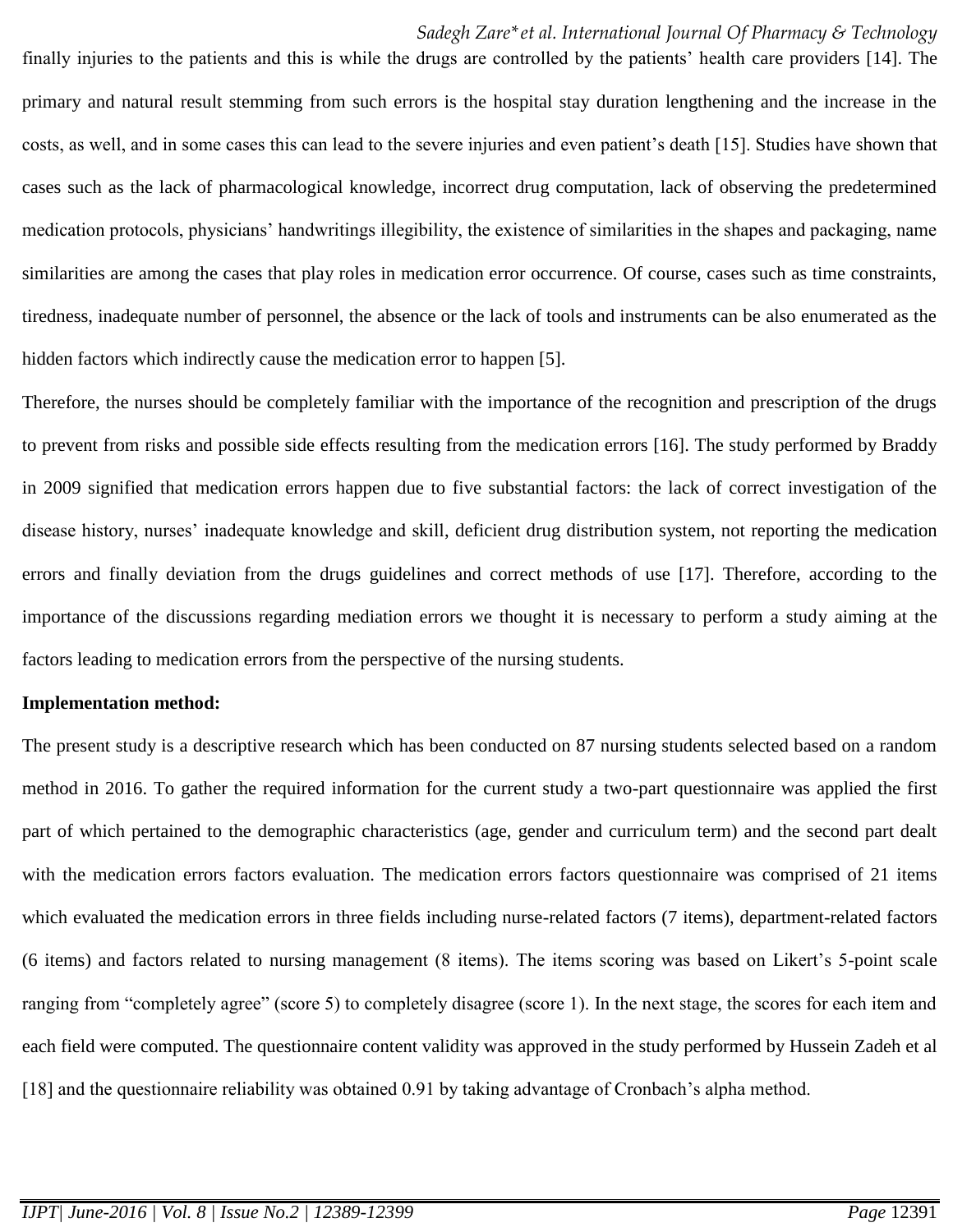To collect the necessary data, after acquiring a confirmation letter from Zahedan medical sciences university research vice chancellorship and obtaining a letter of recommendation the researcher referred to the nursing and obstetrician faculty and after doing the coordination with the faculty education vice chancellorship the objective of the study was firstly explained to the students and after obtaining an oral content from the students the questionnaire was distributed in sufficient number. Of course students from term 8 received the questionnaires in the hospital because they did not have to attend theoretical classes at the university. At the beginning of the questionnaire in order to inform the students of their consent for participating in the research plan there was inserted a text which read "your cooperation with the current study means that you are completely aware of your cooperation and that the information you provide here is confidential and you are not exposed to any risk by any means." After the questionnaires were completed they were collected and reviewed by the researcher and the incomplete questionnaires were returned to the respondents again to be completed. In the end, after the questionnaires were gathered the data was analyzed by SPSS 19 and descriptive statistics.

# **Findings**:

The participants average age was  $21.09 \pm 2.48$ , 51 individuals (58.6%) were women. 24 individuals (27.6%) were studying in term 4, 31 individuals (35.6%) were studying in term 6 and 32 individuals (36.8%) were in passing term 8. The highest mean score was belonged to nursing management factors. Also, the highest mean score was obtained in items related to "the inadequate number of nurses in respect to the patients" and "tiredness of overworking" and the lowest mean score was obtained for the item "despondency and disinterestedness to the nursing profession".

Frequency, mean and standard deviation for the medication error factors questionnaire items from the perspective of the nursing students have been embedded in table 1.

**Table 1: Frequency, mean and standard deviation for the medication error factors questionnaire items from the perspective of the nursing students.**

|               | Medication<br>error      | Completely | <b>Disagree</b> | N <sub>o</sub> | Agree | Completely    | Mean and        |
|---------------|--------------------------|------------|-----------------|----------------|-------|---------------|-----------------|
|               | questionnaire<br>factors | disagree   | (% )            | idea           | (% )  | agree $(\% )$ | Std.            |
|               | from your perspective    | $(\%)$     |                 | (% )           |       |               | Deviation       |
| Nurse-related | Being despondent and     | 14.9       | 28.7            | 27.6           | 23    | 5.7           | $2.76 \pm 1.14$ |
| factors       | disinterested<br>1n      |            |                 |                |       |               |                 |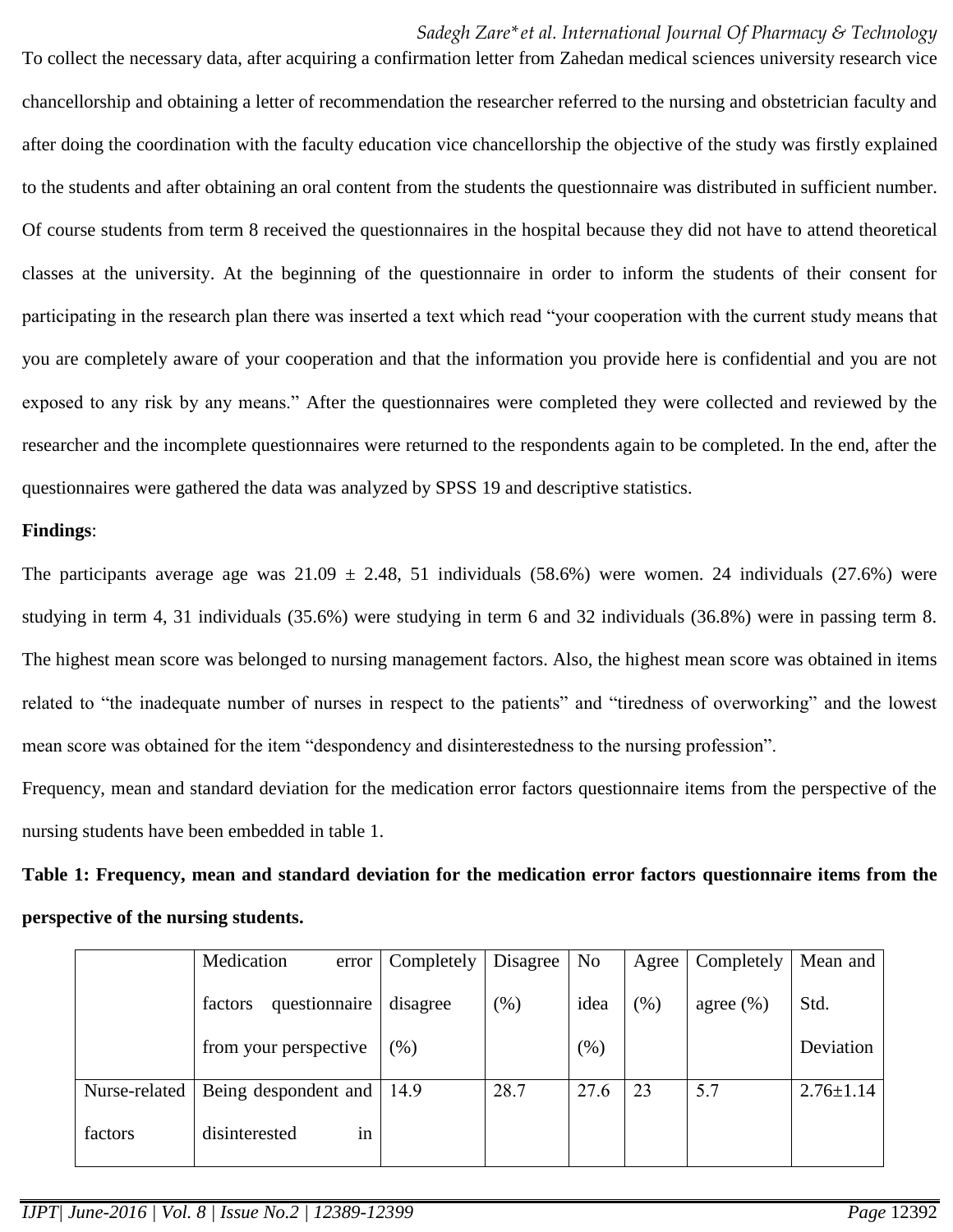|             | nursing occupation                                                |      |      |      |      |      |                 |
|-------------|-------------------------------------------------------------------|------|------|------|------|------|-----------------|
|             | Nurses' unfamiliarity                                             | 12.6 | 21.8 | 24.1 | 31   | 10.3 | $3.05 \pm 1.21$ |
|             | with the drugs                                                    |      |      |      |      |      |                 |
|             | Nurses'<br>economical                                             | 6.9  | 14.9 | 26.4 | 33.3 | 18.4 | $3.41 \pm 1.15$ |
|             | problems                                                          |      |      |      |      |      |                 |
|             | familial<br>Nurses'                                               | 8    | 16.1 | 17.2 | 49.4 | 9.2  | $3.36 \pm 1.11$ |
|             | problems                                                          |      |      |      |      |      |                 |
|             | Nurses' mental<br>and                                             | 6.9  | 8    | 19.5 | 48.3 | 17.2 | $3.61 \pm 1.08$ |
|             | psychological                                                     |      |      |      |      |      |                 |
|             | problems                                                          |      |      |      |      |      |                 |
|             | Not having<br>enough                                              | 2.3  | 13.8 | 16.1 | 48.3 | 19.5 | $3.69 \pm 1.01$ |
|             | time                                                              |      |      |      |      |      |                 |
|             | Tiredness<br>due<br>to                                            | 2.3  | 4.6  | 13.8 | 48.3 | 31   | $4.01 \pm 0.92$ |
|             | overworking                                                       |      |      |      |      |      |                 |
|             | All of the nurse-related factors total mean score $3.41 \pm 0.62$ |      |      |      |      |      |                 |
| Department- | Department                                                        | 8    | 14.9 | 24.1 | 43.7 | 9.2  | $3.31 \pm 1.09$ |
| related     | environment noise                                                 |      |      |      |      |      |                 |
| factors     | Drug<br>space<br>$\operatorname{room}$                            | 12.6 | 10.3 | 29.9 | 43.7 | 3.4  | $3.15 \pm 1.08$ |
|             | physical<br>(lighting,                                            |      |      |      |      |      |                 |
|             | space)                                                            |      |      |      |      |      |                 |
|             | Department type                                                   | 3.4  | 14.9 | 34.5 | 37.9 | 9.1  | $3.33 \pm 0.95$ |
|             | Intensive<br>work                                                 | 2.3  | 4.6  | 14.9 | 49.4 | 28.7 | $3.98 \pm 0.91$ |
|             | volume                                                            |      |      |      |      |      |                 |
|             | The way drugs<br>are                                              | 3.4  | 20.7 | 28.7 | 39.1 | 8    | $3.28 \pm 0.99$ |
|             | the<br>arranged<br>on                                             |      |      |      |      |      |                 |
|             | shelves                                                           |      |      |      |      |      |                 |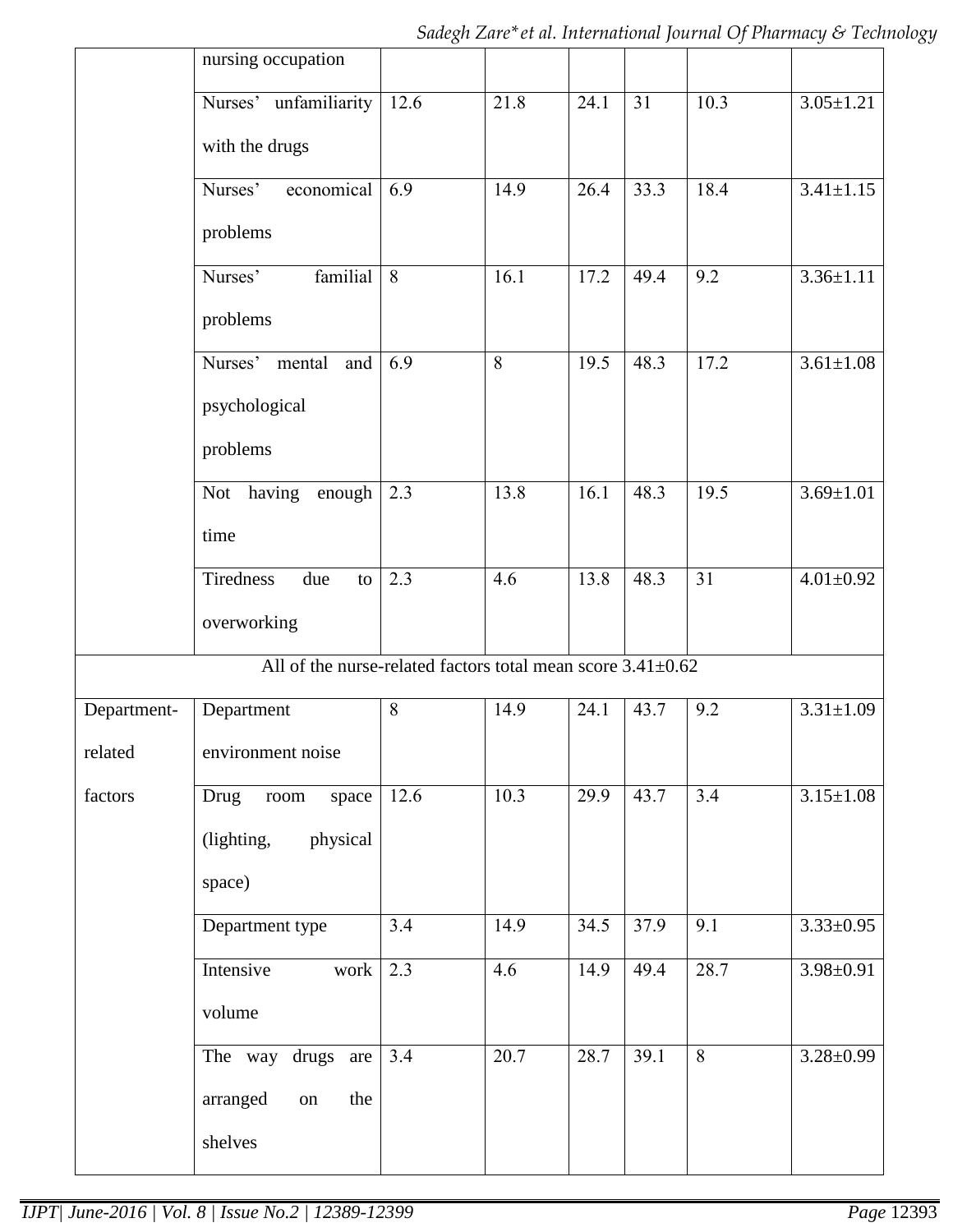|             | Department                                            | 5.7 | 14.9 | 37.9 | 36.8 | 4.6              | $3.20 \pm 0.95$ |
|-------------|-------------------------------------------------------|-----|------|------|------|------------------|-----------------|
|             | medication and drug                                   |     |      |      |      |                  |                 |
|             | protocols                                             |     |      |      |      |                  |                 |
|             | Department-related factors total men score: 3.37±0.61 |     |      |      |      |                  |                 |
| Nursing     | The<br>inadequate                                     | 5.7 | 14.9 | 39.1 | 40.2 | $\boldsymbol{0}$ | $4.14 \pm 0.87$ |
| management- | number of nurses in                                   |     |      |      |      |                  |                 |
| related     | respect to the patients                               |     |      |      |      |                  |                 |
| factors     | Department                                            | 1.1 | 13.8 | 35.6 | 32.2 | 17.2             | $3.51 \pm 0.97$ |
|             | supervision<br>and                                    |     |      |      |      |                  |                 |
|             | control method                                        |     |      |      |      |                  |                 |
|             | prescription<br>Drug                                  | 2.3 | 14.9 | 41.4 | 37.9 | 3.4              | $3.25 \pm 0.83$ |
|             | method                                                |     |      |      |      |                  |                 |
|             | Physician's<br>illegible                              | 2.3 | 6.9  | 24.1 | 35.6 | 31               | $3.86 \pm 1.01$ |
|             | instructions and orders                               |     |      |      |      |                  |                 |
|             | in patients' files                                    |     |      |      |      |                  |                 |
|             | Kardex illegibility                                   | 5.7 | 18.4 | 21.8 | 35.6 | 18.4             | $3.43 \pm 1.15$ |
|             | $\alpha$ occurrence of $\boxed{5.7}$<br>The           |     | 25.3 | 46   | 16.1 | 6.9              | $2.93 \pm 0.96$ |
|             | $\sigma f$<br>the<br>most                             |     |      |      |      |                  |                 |
|             | medication errors in                                  |     |      |      |      |                  |                 |
|             | morning shifts                                        |     |      |      |      |                  |                 |
|             | of<br>The<br>occurrence                               | 5.7 | 26.4 | 47.1 | 16.1 | 4.6              | $2.87 \pm 0.91$ |
|             | of<br>the<br>most                                     |     |      |      |      |                  |                 |
|             | medication errors in                                  |     |      |      |      |                  |                 |
|             | evening shifts                                        |     |      |      |      |                  |                 |
|             | of<br>The<br>occurrence                               | 3.4 | 12.6 | 36.8 | 36.8 | 10.3             | $3.38 \pm 0.95$ |
|             | of<br>the<br>most                                     |     |      |      |      |                  |                 |

*Sadegh Zare\*et al. International Journal Of Pharmacy & Technology*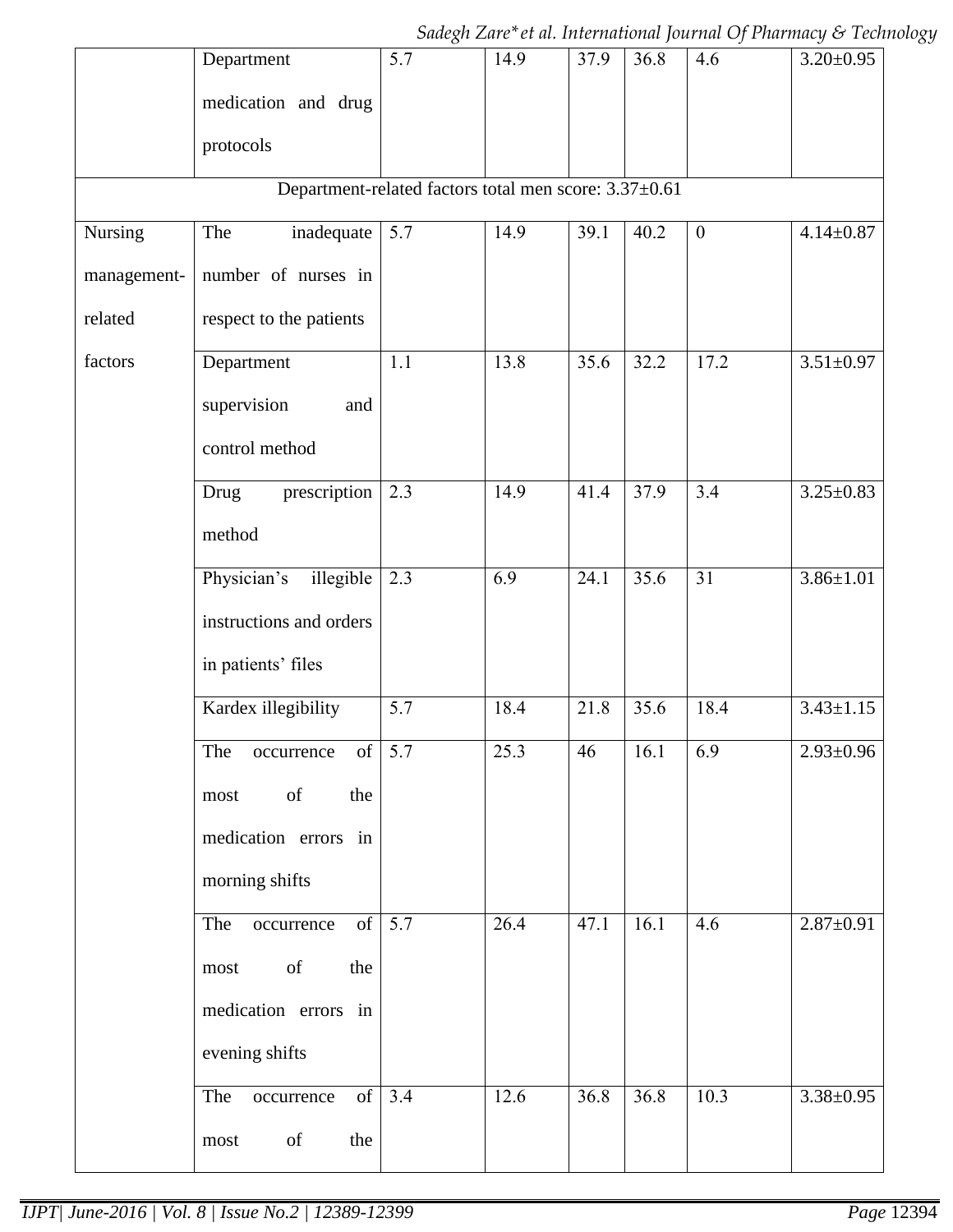|                                                                                               | medication errors<br>1n |  |  |  |  |  |  |
|-----------------------------------------------------------------------------------------------|-------------------------|--|--|--|--|--|--|
|                                                                                               | night shifts            |  |  |  |  |  |  |
| Nursing management-related factor total mean score-related factor total mean score: 3.42±0.49 |                         |  |  |  |  |  |  |

# **Discussions:**

The nurses are considered as one of the most important resources in medical system in which the quality of their performance has a profound impact on the quality of providing medical services and can also be effective in improving patients' health [19-23]. In the present study the highest men score was obtained in the dimension of nursing management factors and the highest mean score in items was obtained for the items "the inadequate number of the nurses in respect to the number of the patients in the department" and "tiredness resulting from overworking". However, in the study performed by Wolf the university students stated "weak clinical performance" (51%, "following the procedure" (31.89%) and "the lack of sufficient pharmacological information" (26.52%) as the most common factors resulting in medication errors [24]. In the study conducted by Yousefi et al the findings were indicative that the medication errors increase in frequency when the shifts last a longer period of time [25]. In a study performed in Japan it became clear that the most important medication error committed by the recently graduated nurses was related to the intravenous drugs wrong prescription and the most important factor leading to such an error has been the nurses' low knowledge of pharmacology [26]. In the study performed by Cramer et al it was also shown that the intensive work loads, the lack of sufficient number of personnel and overworking were among the factors resulting in medication errors occurrence from the perspective of the nurses [27]. Low sleep, concentration problems, physical activities, heart rate variations in comparison to the morning and evening shifts undermines the nurses' efficiency and leads to medication error increase [28]. Medication errors are inevitable in such a manner that in the study performed by McCarty et al it was indicated that 48.5% of the nursing students had reported that they have committed medication error at least for one time [29]. Many of the researchers have stated that the nurses or the nurses' psychological information enhancement can be considered as an important solution to the reduction of medication error problem and they also have stated that nurses' information updating specially regarding the new drugs can be an important factor for the medication errors to be reduced [30]. Also, improving the drug computation skills in nursing students can bring about a decrease in the medication errors and the nursing instructors should pay a specific attention to their students' medication computations and especially they have to control and remind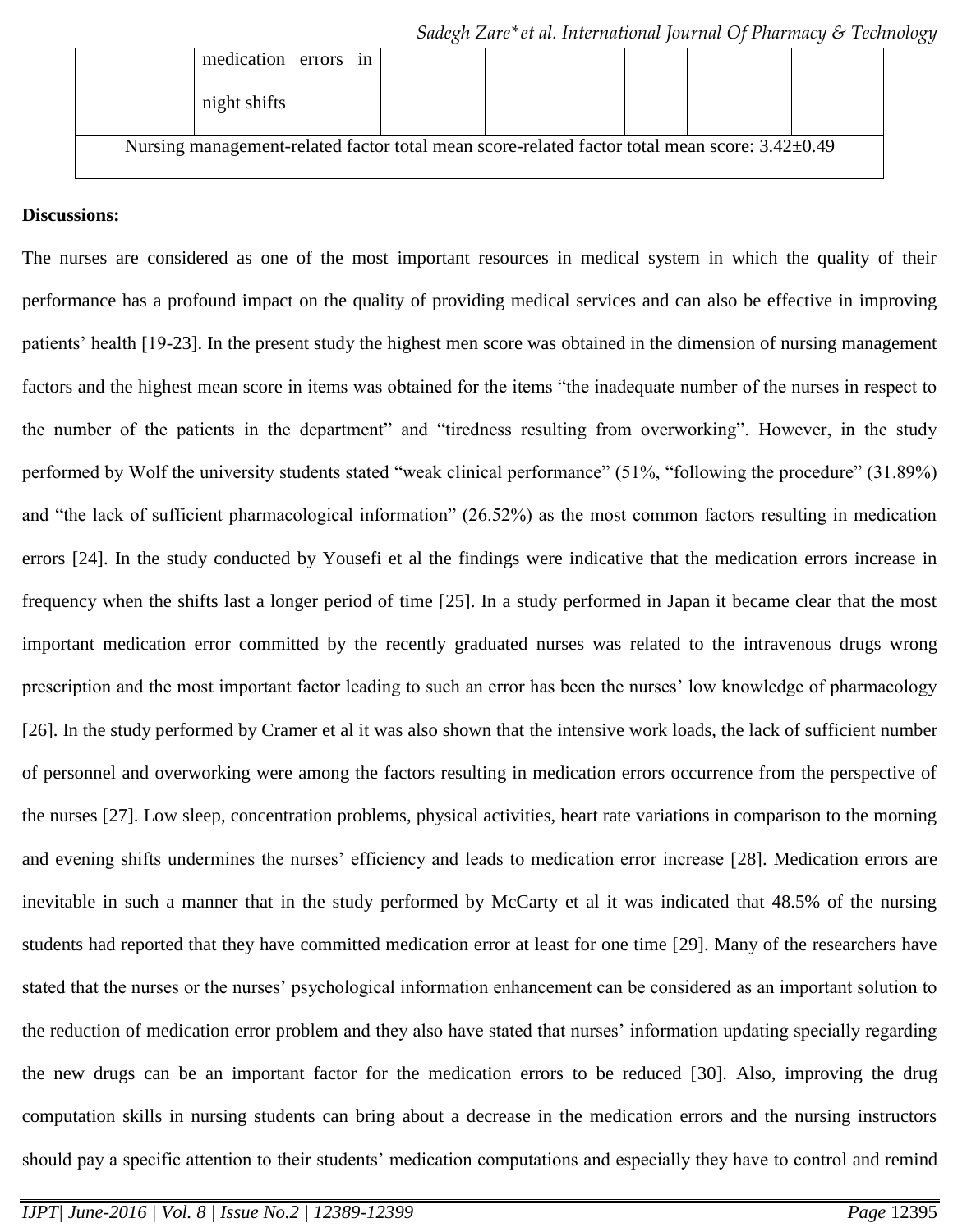such skills for each of their apprentice. Environmental distracters such as department environment being nonstandard from the perspective of lighting, unavailability of separate and specific rooms for preparing drugs and crowdedness and noisy environments are the factors resulting in the decrease in concentration on important occasions which finally cause medication errors. Therefore, improving the work environment conditions can reduce the medication errors occurrence before causing serious injuries to the patients. The use of a simple and less expensive tool such as drug administration checklist can cause reducing the environmental effects on the medication errors [31].

The problem of medication errors has always been accompanied with the nursing students, however, the complete one hundred percent elimination and resolution of such mistakes and errors is not possible. Trying to reduce and control such errors is in connection to the use of a systematic approach to the survey of the leading factors, resolution of such factors to the extent possible. The use of barcode system for determining the patients' identity and assuring the correctness of the prescribed drug can play a contributory role regarding the issue of medication errors.

### **Conclusion**:

The results of the present study indicated that the highest mean score was obtained in the dimension of factors related to nursing management.

Medication errors are among the most important problems in nursing students' apprenticeship period. The insufficient pharmacological information, wrong drug and medication computations, the Kardex instructions or medication order card illegibility are among the most important factors leading to the medication errors occurrence in nursing students. It seems that some of these factors are related to the nurses' training and teaching methodologies during education.

Also, enlarging the pharmacology theoretical teaching course time, the pharmacology teaching method and materials being consistent with the students' practical needs, drug prescriptions in the departments and hospital sections based on cases rather than based on performance are among the strategies which can be taken to reduce medication errors by the nurses.

### **Acknowledgement**

This study was the result of a student research project approved at Zahedan University of Medical Sciences. Hereby, we express our deep gratitude to those people who participated and collaborated in this study and Research authorities of Zahedan University of Medical Sciences who helped us in the process of data collection and financial support.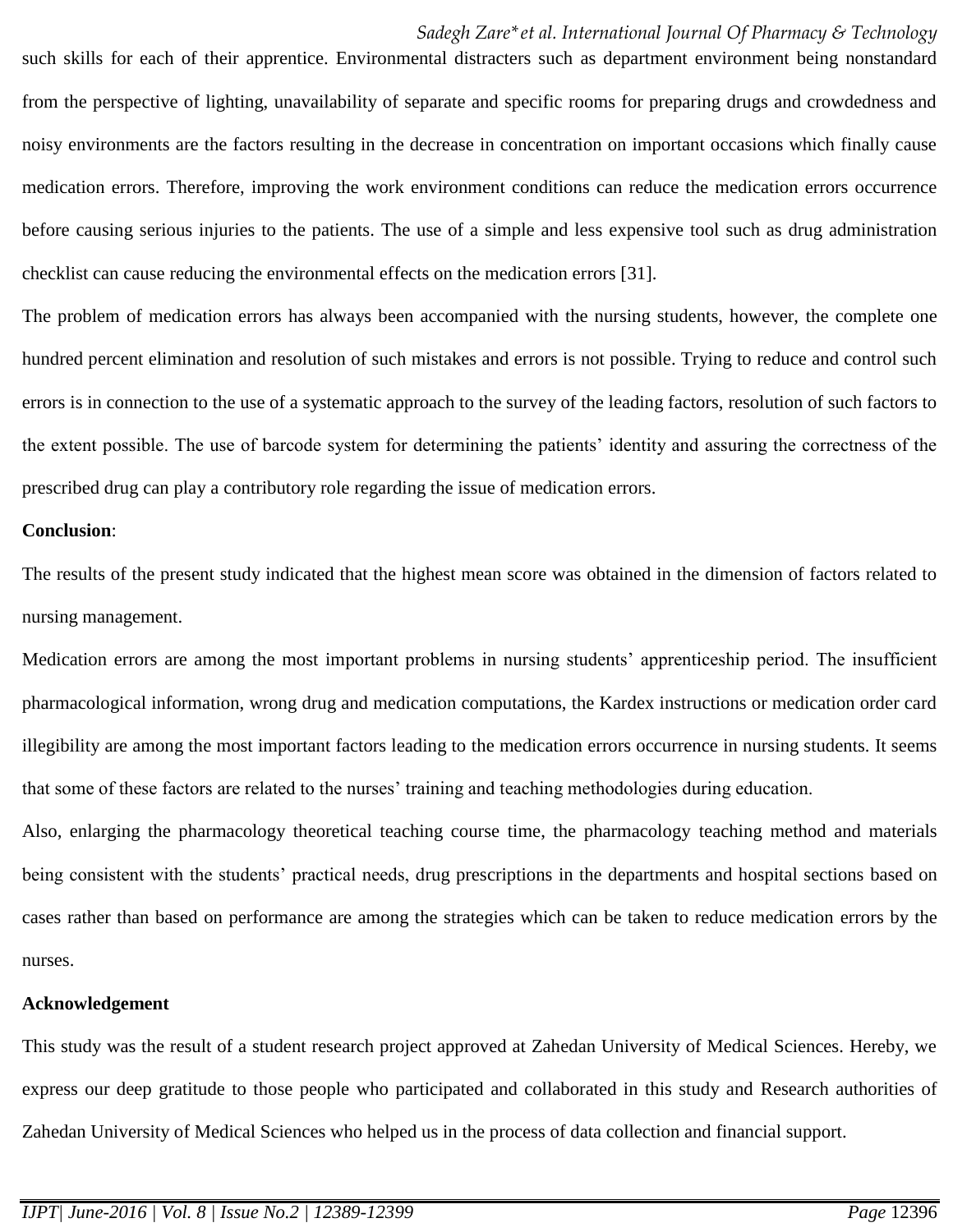## **References**:

- 1. Jahantigh M, Zare S, Shahrakipour M. The survey of the relationship between ethical climate and ethical behavior in nurses. Der Pharmacia Lettre. Scholars Research Library. 2016;8(3): 189–193.
- 2. Miandoab NY, Shahrakipour M, Zare S. The Study of Relationship between the Ethical Climate and Job interestedness. Der Pharmacia Lettre. Scholars Research Library. 2016;8(3): 86–90.
- 3. Souzani A, BAGHERI H, Pourheydari M. Survey nurse's view about factors affects medication errors in different care units of Imam Hossein hospital in Shahroud. KNOWLEDGE AND HEALTH; 2007: 8-13.
- 4. Valizadeh F, Ghasemi S-F, Nagafi S-S, Delfan B, Mohsenzadeh A. Errors in medication orders and the nursing staff's reports in medical notes of children. Iranian Journal of Pediatrics. 2008;18(Suppl 1): 33–40.
- 5. Carlton G, Blegen MA. Medication-related errors: a literature review of incidence and antecedents. Annual review of nursing research. Springer Publishing Company; 2006;24(1): 19–38.
- 6. Brooker C, Waugh A. Foundations of nursing practice: Fundamentals of holistic care. Elsevier Health Sciences; 2013.
- 7. Potter PA, Perry AG, Stockert P, Hall A. Fundamentals of nursing. Elsevier Health Sciences; 2013.
- 8. Penjvini S. Investigation of the rate and type of medication errors of nurses in Sanandaj Hospitals. IRANIAN JOURNAL OF NURSING RESEARCH; 2006: 59-64.
- 9. Baghcheghi N. The Comments of nursing educators about reasons and reduction strategies of medication errors in nursing students in Arak University of Medical Sciences, 2008. Arak Medical University Journal. Arak Medical University Journal; 2010;12(4): 1–8.
- 10. Hansen RA, Greene SB, Williams CE, Blalock SJ, Crook KD, Akers R, et al. Types of medication errors in North Carolina nursing homes: a target for quality improvement. The American journal of geriatric pharmacotherapy. Elsevier; 2006;4(1): 52–61.
- 11. Hughes RG, Ortiz E. Medication Errors: Why they happen, and how they can be prevented. Journal of infusion nursing. LWW; 2005;28: 14–24.
- 12. Lehmann CU, Conner KG, Cox JM. Preventing provider errors: online total parenteral nutrition calculator. Pediatrics. Am Acad Pediatrics; 2004;113(4): 748–753.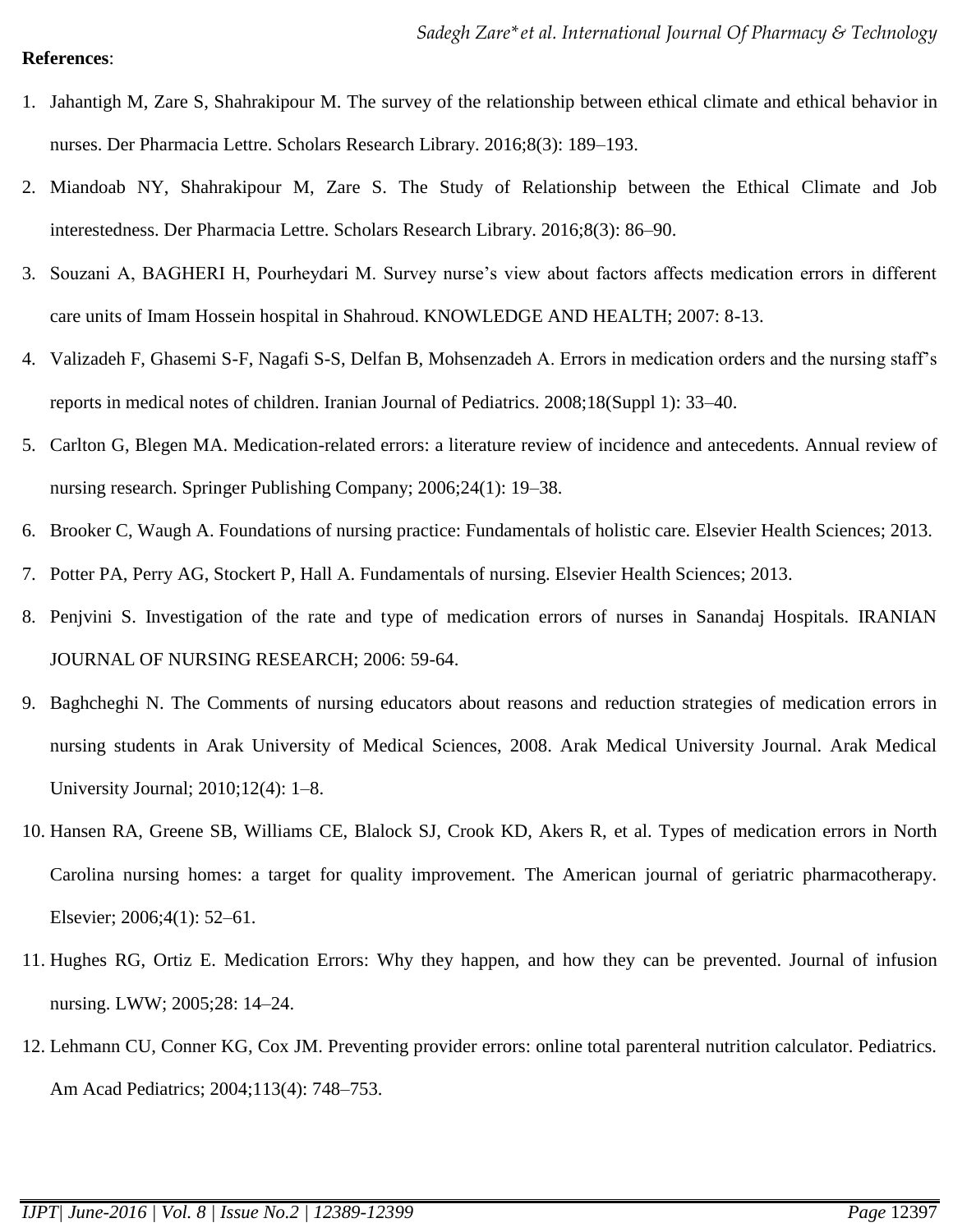- 13. Marin HF. Improving patient safety with technology. International journal of medical informatics. Elsevier; 2004;73(7): 543–546.
- 14. Choo J, Hutchinson A, Bucknall T. Nurses' role in medication safety. Journal of nursing management. Wiley Online Library; 2010;18(7): 853–861.
- 15. Webster CS, Anderson DJ. A practical guide to the implementation of an effective incident reporting scheme to reduce medication error on the hospital ward. International journal of nursing practice. Wiley Online Library; 2002;8(4): 176–183.
- 16. Mrayyan MT, Shishani K, AL‐FAOURI I. Rate, causes and reporting of medication errors in Jordan: nurses' perspectives. Journal of nursing management. Wiley Online Library; 2007;15(6): 659–670.
- 17. BRADY A, MALONE A, Fleming S. A literature review of the individual and systems factors that contribute to medication errors in nursing practice. Journal of nursing management. Wiley Online Library; 2009;17(6): 679–697.
- 18. Hosseinzadeh M, Ezate Aghajari P, Mahdavi N. Reasons of nurses' medication errors and persepectives of nurses on barriers of error reporting. Hayat. Hayat; 2012;18(2): 66–75.
- 19. Miandoab NY, Shahrakipour M, Zare S. The study of relationship between the ethical climate and job interestedness. *Der Pharma Chemica*. Scholars Research Library; 2016;8(3): 86–90.
- 20. Jahantigh M, Zare S, Shahrakipour M. The survey of the relationship between ethical climate and ethical behavior in nurses. *Der Pharma Chemica*. Scholars Research Library; 2016;8(3): 189–193.
- 21. Miandoab NY, Arbabisarjou A, Zare S, Shahrakipour M. Surgical technology students' attitude toward their field of study. *Der Pharmacia Lettre*. 2015;7(12): 25–29.
- 22. Miandoab NY, Arbabisarjou A, Zare S, Shahrakipour M, Bradang N. Operating room staff attitude toward the ethical climate of educational hospitals. *Der Pharmacia Lettre*. Scholars Research Library; 2015;7(12): 122–125.
- 23. Jahantigh M, Arbabisarjou A, Zare S, Shahrakipour M, Ghoreishinia G. Hospital's ethical climate and nurse's desired ethical climate in Ali-ebn-Abitaleb and Khatam-al-Anbia hospital of Zahedan (2015). *Der Pharmacia Lettre*. Scholars Research Library; 2015;7(12): 427–431.
- 24. Wolf ZR, Hicks R, Serembus JF. Characteristics of medication errors made by students during the administration phase: a descriptive study. Journal of Professional Nursing. Elsevier; 2006;22(1): 39–51.